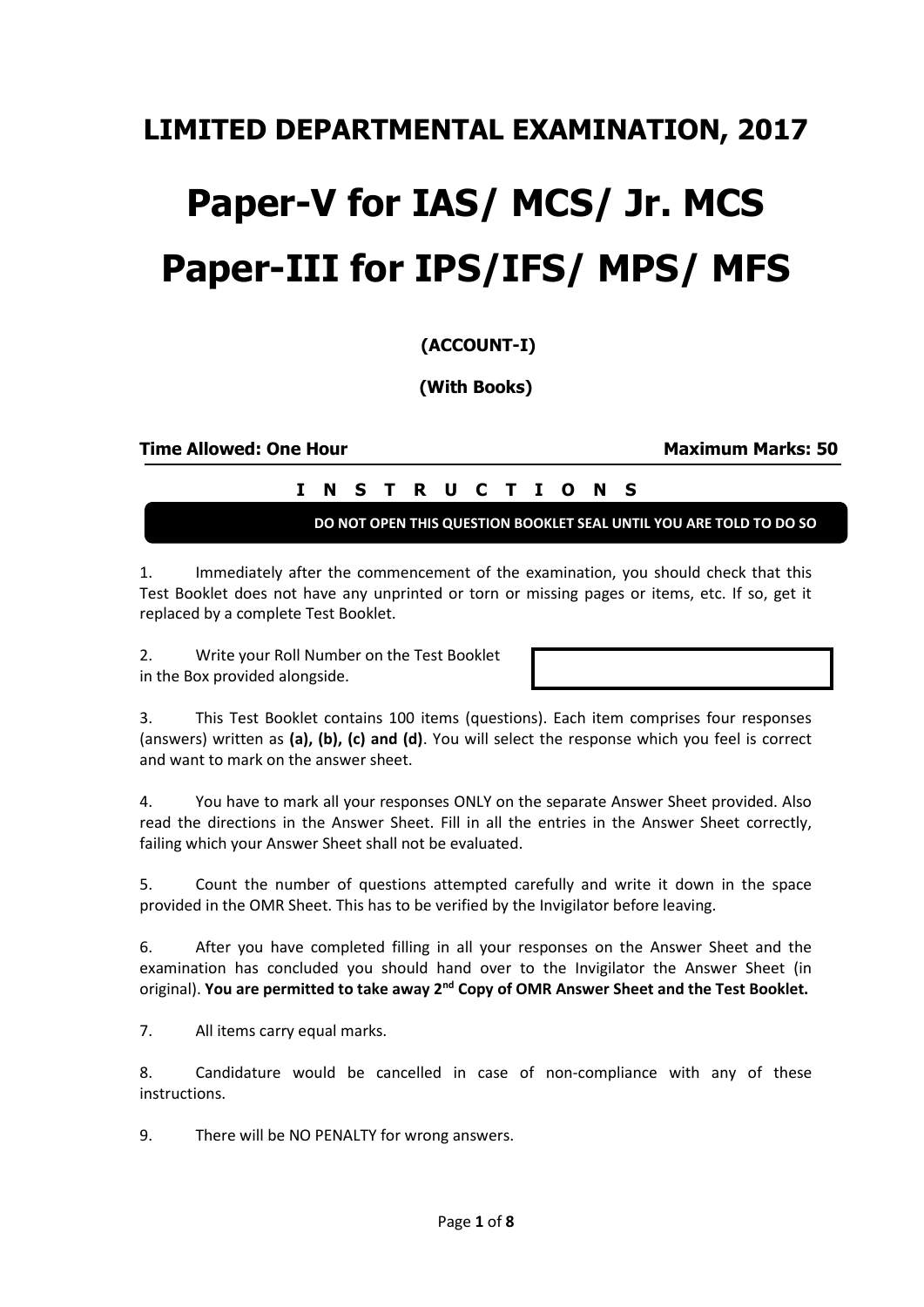#### **Question Starts**

1. The combined Finance and Revenue Accounts of the Union and State Governments are prepared by -

(a) Indian Audit and Accounts Department ;

(b) Central Accounting Organisations of the Union Government ;

(c) Indian Accounts Department ;

(d) Comptroller and Auditor General of India.

2. The person whose duty it was to check such accounts became known as the auditor, the word being derived from the word 'Audire' which is a -

(a) French word ;

- (b) Greek word ;
- (c) Japanese word ;
- (d) Latin word.

-

3. From January 26, 1950 (the date of commencement of the Constitution), as per Structure of Administration, India has been constituted into a Union of States comprising

- (a) 25 States and 7 Union Territories ;
- (b) 27 States and 6 Union Territories ;
- (c) 29 States and 7 Union Territories ;
- (d) 32 States and 7 Union Territories.

4. The executive power of the Union vests in the -

- (a) Lok Sabha ;
- (b) Rajya Sabha ;
- (c) President ;
- (d) Prime Minister.

5. The executive power of the State vests in the -

- (a) Legislature ;
- (b) Chief Minister ;
- (c) Governor ;
- (d) Chief Secretary.

6. As per Article of the Constitution of India, each State has a separate Consolidated Fund entitled the 'Consolidated Fund of the State' into which the revenues received by the Government of the State, loans raised by that Government by the issue of Treasury Bills, loans or ways and means advances and moneys received by that Government in repayment of loans are credited and from which the expenditure of the State, when authorized by the appropriate Legislature, is met -

- (a) Article 265 ;
- (b) Article 266 ;
- (c) Article 267 ;
- (d) Article 268.

7. A statement of its estimated annual receipts and expenditure is prepared by each Government and presented to its Legislature. The Union Territory |Governments present the Statement to its Legislature with the previous approval of the President. This 'Annual Financial Statement' is commonly known as the -

- (a) Statement of Accounts ;
- (b) Statement of Receipt and Expenditure;
- (c) Statement of Receipt and Payment
- (d) Budget.

8. In order to have a meaningful reflection of the national development effort and also as a means for evaluating the progress of projects against set targets as well as to serve as a tool for securing the efficient management of operations entrusted to the Administration, a system of

has been introduced both at the Centre and in the States.

- (a) Action Plan ;
- (b) Rapid Action Target ;
- (c) Performance Budgeting ;
- (d) Zero Base Budgeting.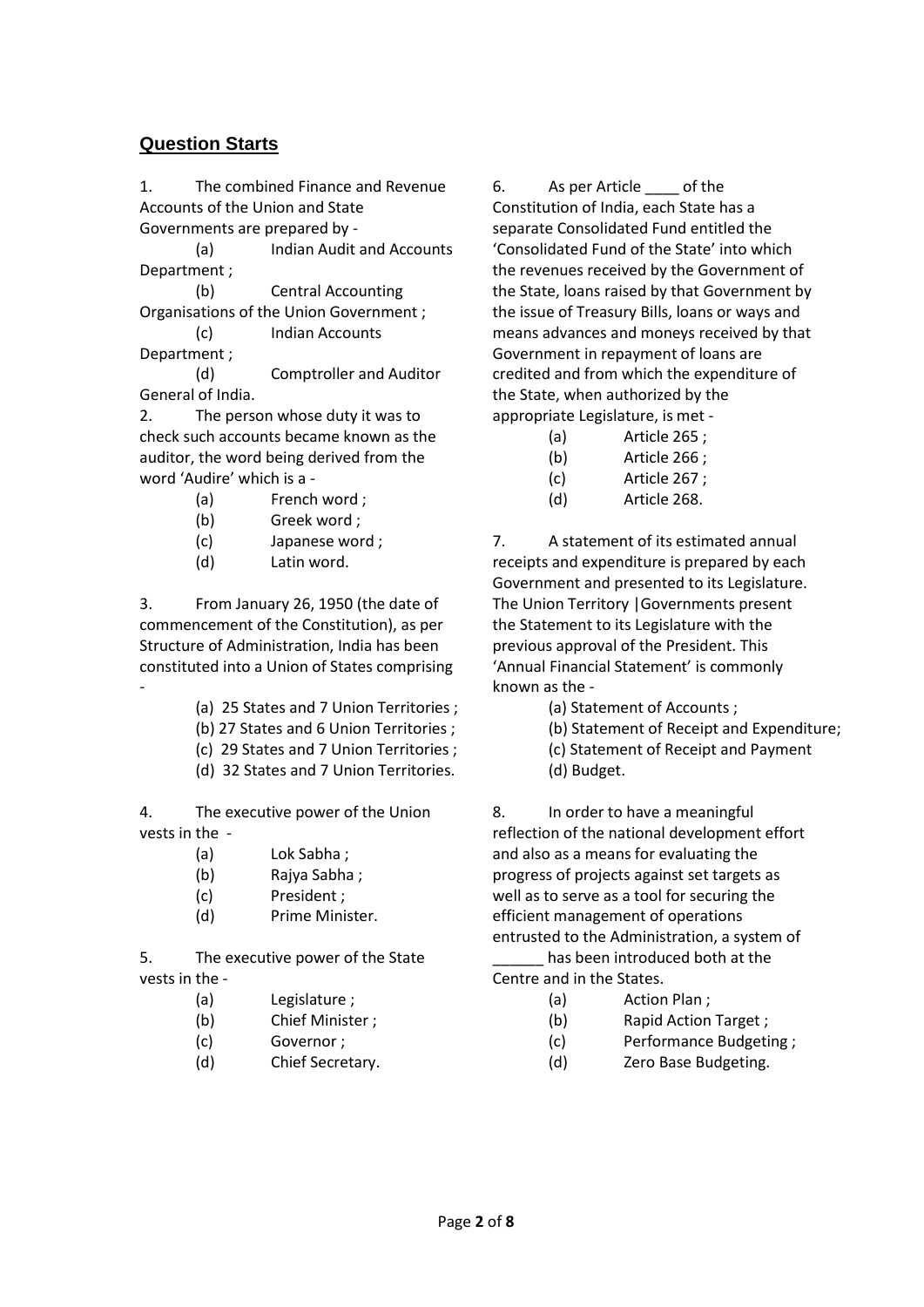9. The Finance Bill containing the annual taxation proposals is considered and passed by the Legislatures only after the Demands for Grants have been Voted and the total expenditure is known. Then it enters the Statute as the

- (a) Finance Act ;
- (b) Appropriation Act ;
- (c) Public Debt Act ;
- (d) Contingency Fund of India Act.

10. The term 'Ways and Means' refers to methods of maintaining the Government's daily cash balance at a level sufficient to meet its day-to-day requirements. All moneys received by or on behalf of Government either as dues of Government or by way of deposits, remittance or otherwise enter into the cash balance. The \_\_\_\_ acts as the Banker to the Central and State Government (except Jammu and Kashmir and Sikkim).

- (a) State Bank of India ;
- (b) United Bank of India ;
- (c) Central Bank ;
- (d) Reserve Bank.

11. Generally, the current receipts of Governments fall short of the current expenditure during the earlier part of the financial year and sometime exceptionally heavy payments in excess of cash balance have also to be made. In such cases, the Central Government borrows from the Reserve Bank against issue of \_\_\_\_\_\_, whenever necessary, for replenishing its cash balance.

- (a) Vouched Contingent Bill ;
- (b) Scale-Regulated Contingent Bill ;
- (c) Countersigned Contingent Bill ;
- (d) Treasury Bills.

12. All the States are divided into a number of 'districts' and at the headquarters of each district there is a Government treasury called the with one or more sub-treasuries.

- (a) State Treasury ;
- (b) Directorate of Treasury ;
- (c) District Treasury ;
- (d) Government Treasury.

13. The Treasury Rules of each State Government provide that moneys may be received and payments made on behalf of the State Government, as well as Union Government, including Union Territory Governments and other State Governments. After the departmentalization of accounts of the Union Government, however, only certain limited category of transactions relating to the Union Government are permitted to be routed through the and such transactions are initially taken under 'Suspense' pending settlement by cheque / demand draft with the Pay and Accounts Officer of the Ministry / Department concerned, by the Accountant General.

- (a) Sub-Treasury ;
- (b) District Treasury ;
- (c) State Treasury ;
- (d) Government Treasury.

14. At present, only the Loans / Grants from the Central Government to the States and the repayments of the loans and the interest by the State Governments to the Centre are settled through the medium of the and in other cases, the

system is of settlement by cheque /draft.

- (a) Controller of Accounts ;
- (b) Director General of Accounts ;
- (c) Comptroller & Auditor General ;

(d) Central Accounts Section of the Reserve Bank.

15. The initial accounts of receipts and payments on behalf of the State Governments are maintained at the State Treasuries in the respective States who compile and render them monthly to the \_\_\_\_\_\_ concerned.

(a) Controller of Accounts of the Department ;

- (b) Pay and Accounts Office ;
- (c) Accountant General ;

Accounts.

(d) Director General of

Page **3** of **8**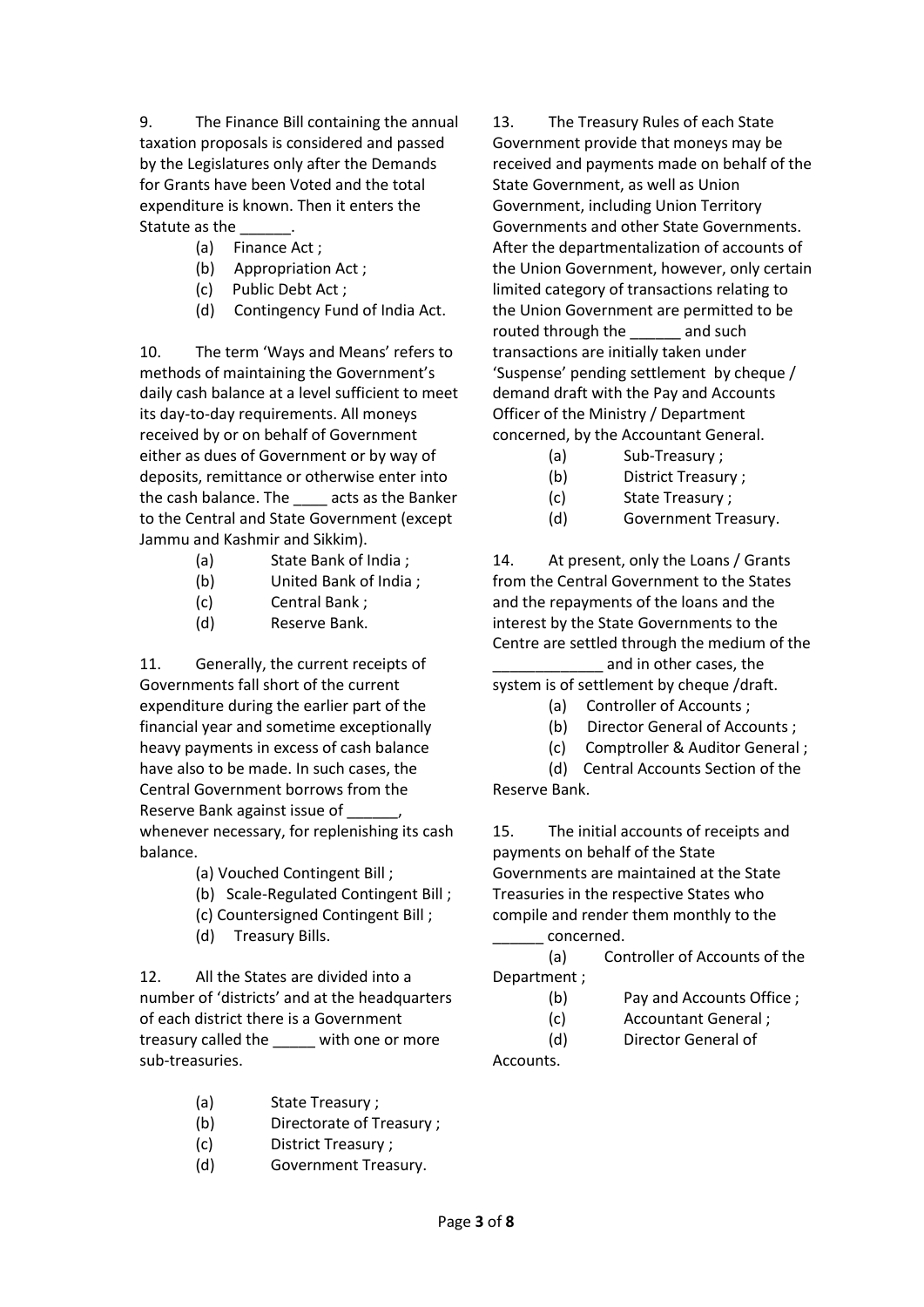16. An important duty of Audit in relation to borrowings is to see that the proceeds of loans are properly brought to account and that they are expended only on objects for which the loans were originally raised or to which borrowed moneys may properly be applied in accordance with the sound principles of

- (a) Public Debt ;
- (b) Institutional Finance ;
- (c) Public Finance ;
- (d) Private Finance.

17. The currency of India consists of coins issued under the Indian Coinage Act, 1906, as amended from time to time, one rupee notes issued by the Ministry of Finance and bank notes issued by Reserve Bank of India. Under the provisions of the Reserve Bank of India Act, 1934, the sole right to issue bank notes in India has been vested in the Reserve Bank with effect from April,

| (a) | 1934 ; |
|-----|--------|
| (b) | 1935 ; |
| (c) | 1936 ; |
| (d) | 1937.  |

18. Bank notes issued by the Reserve Bank are of denominational value of two rupees, five rupees, ten rupees and one hundred rupees in Ashoka Pillar and \_\_\_\_\_ designs and are legal tender throughout India.

- (a) Rajendra Prasad ;
- (b) Krishnamachari ;
- (c) Mahatma Gandhi
- (d) Jawaharlal Nehru.

19. At treasuries and sub-treasuries situated at places where there is no branchy or agency of the Bank, Government holds the

responsible for keeping sufficient funds to meet all Government disbursements and for maintaining the balances as low as possible in order that money may not be locked up unnecessarily.

- (a) Ministry of Finance ;
- (b) Governor of RBI ;
- (c) Currency Officers ;
- (d) Treasury Officer.

20. The transfer of funds between treasuries and sub-treasuries and branches and agencies of the Reserve Bank is effected for the most part through the medium of currency chests belonging to the

- (a) Ministry of Home Affairs ;
- (b) Ministry of Finance ;
- (c) Controller of Accounts ;
- (d) Reserve Bank of India.

21. Assuming that there are no transactions elsewhere, the deposit of currency and bank notes in a currency chest decreases the amount of such notes in circulation and the deposit of rupees and rupee notes in the chest increases the assets of the \_\_\_\_\_\_.

(a) Department of Currency Management

(b) Department of Education and Protection Department

- (c) Issue Department of the Bank ;
- (d) Department of Banking Regulation.

22. With the phenominal growth and in the functions of Government involving huge outlays, accounts acquired a new dimension and the necessity for a more meaningful classification of transactions for presentation of Government operation in term s of functions, programmes and activities was actually felt. A team ( ) set up by the Government of India went into this question and made recommendations for reforming the structure of budget and accounts.

- (a) Bhattacharjee Committee ;
- (b) Ambedkar Committee ;
- (c) Mukherjee Committee ;
- (d) Patel Bhai Committee.

23. The recommendations of the team were accepted by the Government of India and the Comptroller and Auditor-General of India, with the approval of the President, prescribed revised classification Government transactions which were given effect to from \_\_\_\_\_ , by the Union, State and Union

Territory Governments.

- (b) 1973-74 ;
- (c) 1974-75 ;
- (d) 1975-76.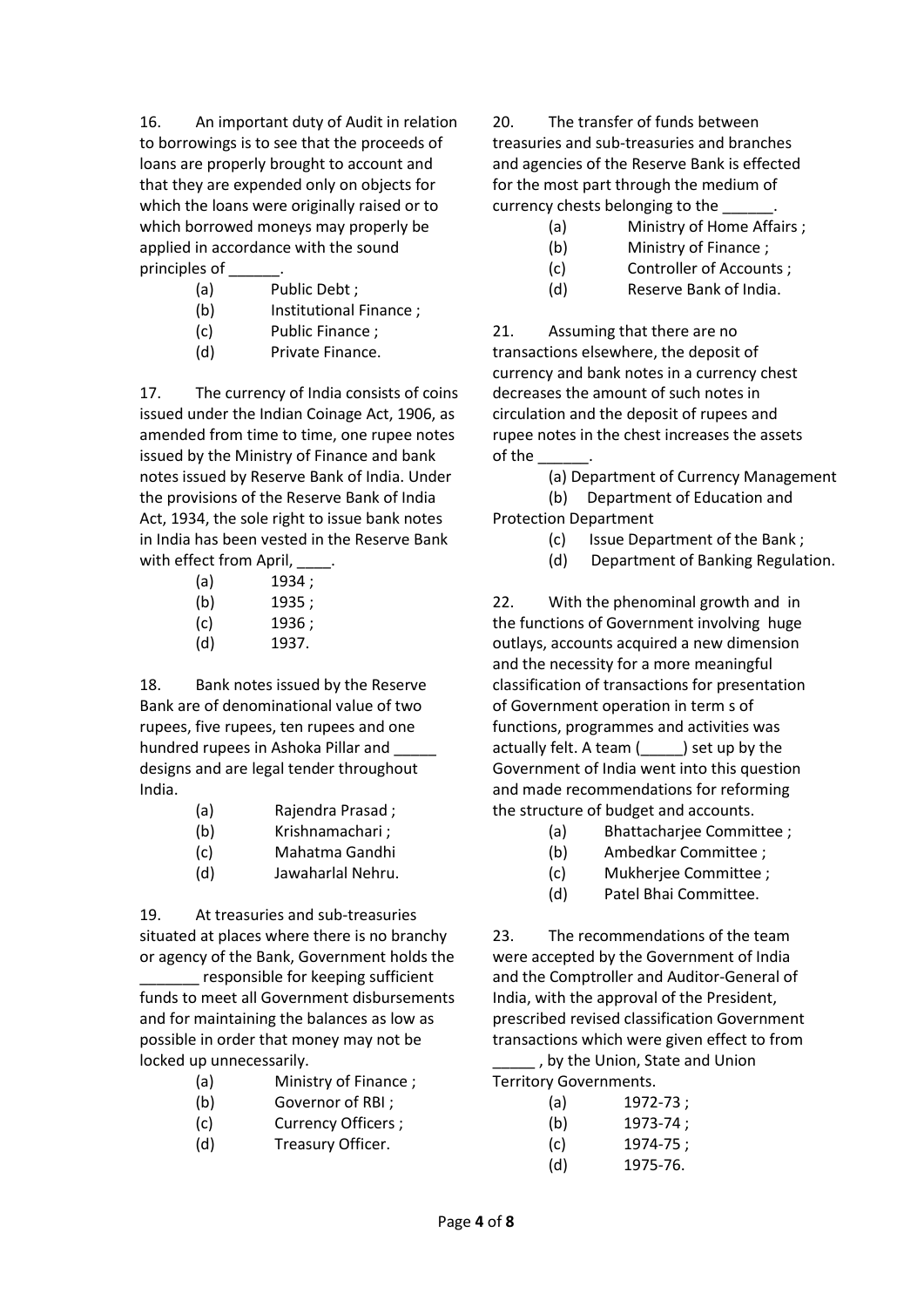24. The Government Accounts are kept in the main  $\qquad \qquad$  of accounts viz. (a) Consolidated Fund of India or State or Union Territory; (b) Contingency Fund of India or State or Union Territory and (c) Public Account.

- (a) Divisions ;
- (b) Parts:
- (c) Major Head ;
- (d) Minor Head.

25. In Part-II, namely, Contingency Fund, of the Accounts are recorded the transactions connected with the Contingency Fund set up by the Government of India or of a State or Union Territory Government under \_\_\_\_\_ of the Constitution / Section 48 of the Union Territories Act, 1963.

- (a) Article 267 ;
- (b) Article 268 ;
- (c) Article 269 ;
- (d) Article 270.

26. In Part III, namely, \_\_\_\_\_, of the Accounts, the transactions relating to Debit (other than those included in Part I), 'Deposits', 'Advances', 'Remittances' and 'Suspense' are recorded.

- (a) Public Debt ;
- (b) Public Account ;
- (c) Consolidated Fund ;
- (d) Contingency Fund.

27. The main unit of classification in accounts is

- (a) Major head ;
- (b) Minor Head ;
- (c) Sub-Head ;
- (d) Sub-Major Head.

28. Major Heads of account falling within the Consolidated Fund generally correspond  $to -$ 

- (a) Functions ;
- (b) Programme ;
- (c) Activity ;
- (d) Object.

29. With effect from 1st January, 1982 and in the case of Jammu and Kashmir, Maharashtra, Manipur and Sikkim from 15th January, 1982, State Governments have been entrusted with their consent, in terms of Clause (1) of \_\_\_\_\_\_ of the Constitution, the functions of the Central Government under Article 150 of the Constitution in so far as such functions relate to the opening of subheads and detailed heads of accounts under the various Major and Minor Heads of Accounts in the State concerned.

| (a) | Article 258; |
|-----|--------------|
| (b) | Article 259; |

- (c) Article 260 ;
- (d) Article 261.

30. The detailed classification of account heads in Government Accounts and the order in which the Major and Minor Heads shall appear in all account records shall be such as are prescribed by the Central Government from time to time on the advice of the

\_\_\_\_\_\_\_. (a) Assistant Comptroller & Auditor General ;

(b) Additional Deputy Comptroller & Auditor General ;

(c) Deputy Comptroller & Auditor General ;

(d) Comptroller & Auditor General of India.

31. With effect from , the President in terms of Clause (1) of Article 239 of the Constitution, has directed the Administrators of the Union Territories of Arunachal Pradesh, Daman and Diu, and Pondicherry, subject to his control, also to discharge the functions of the Central Government under Article 150 of the Constitution in so far as such functions relate to the opening of sub-heads and detailed heads of accounts under the various Major and Minor Heads of Accounts within their respective territories.

- (a) 1st January, 1987 ;
- (b) 1st March, 1987 ;
- (c) 1st April, 1987 ;
- (d) 1st June, 1987.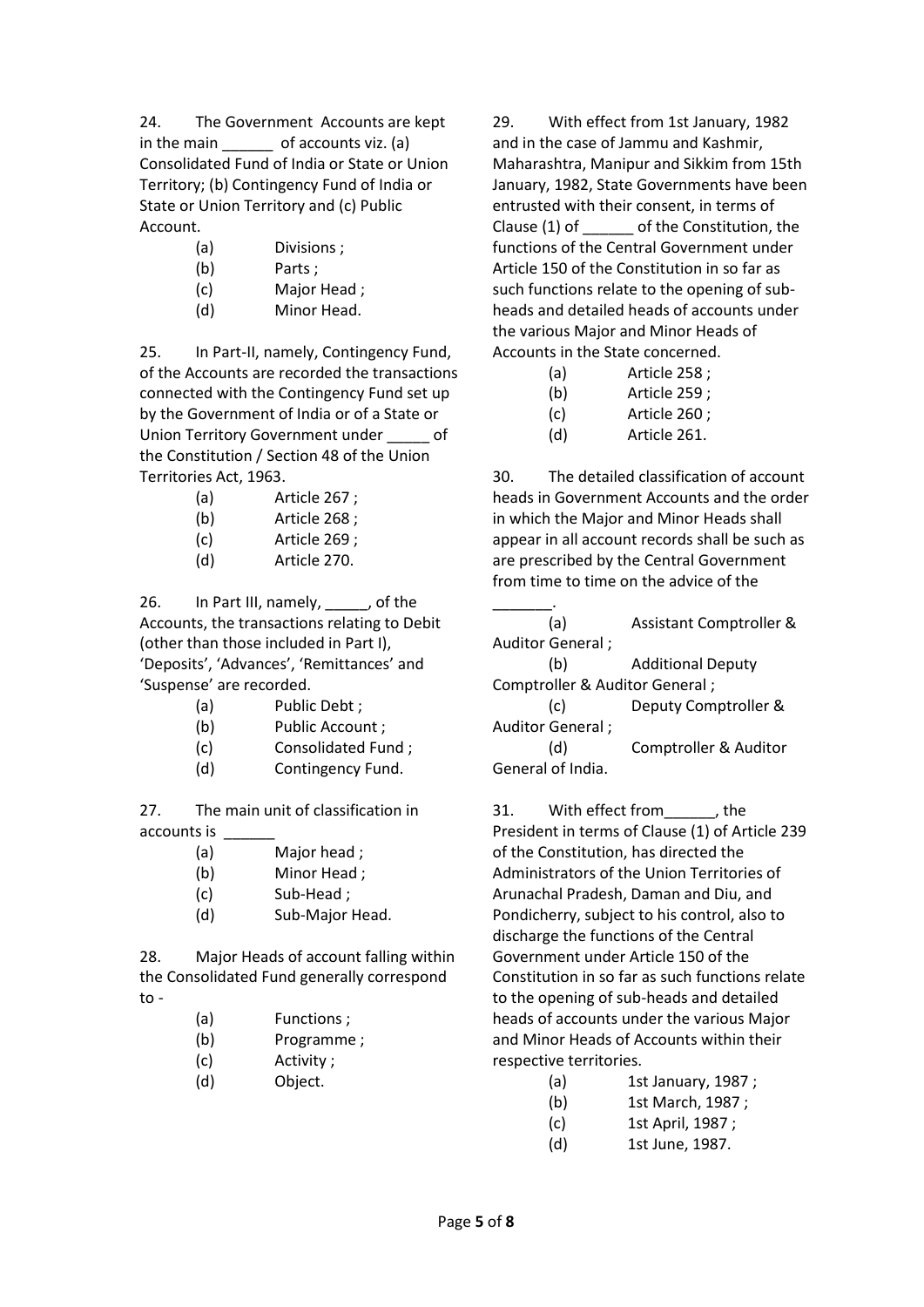32. In the coding pattern, the 1st digit in the Major Heads under 'Receipt Heads' (Revenue Account) is either 0 or 1, and the first digit for corresponding Major Heads for the same function in the Sections 'Expenditure Heads' (Revenue Account) 'Expenditure Heads' (Capital Account), and 'Loans and Advances' are derived by adding the number to the first digit in the Major Heads in the 'Receipt Head' (Revenue Section).

| (a) | $0$ or $02$ ; |
|-----|---------------|
| . . |               |

- $(b)$  2;
- $(c)$  3;
- (d) 4.

33. Taxes collected by Government are classified under -

- (a) Consolidated Fund ;
- (b) Contingency Fund ;
- (c) Public Account ;
- (d) Public Debt.

34. The treasury system under which the District Treasury is the basic unit and the focal point for the primary record of financial transactions of Government in the District with sub-treasuries under it at the Taluks / Tehsils in the District, was evolved more than

- (a) 40 years ago ;
- (b) 50 years ago ;
- (c) 80 years ago ;
- (d) a century ago.

35. The of the District is in general charge of the treasury and is personally responsible for its general administration, for the correctness of its returns and the punctuality of their submission, and for the safe custody of the cash and other valuables it contains ; but he takes no part in the daily routine of treasury business.

(a) Block Development Officer concerned ;

- (b) Sub-Deputy Collector concerned ;
- (c) Sub-Divisional Officer concerned ;
- (d) Collector or Deputy

Commissioner.

\_\_\_\_.

36. Both the \_\_\_\_\_ and Treasurer being present, the locks and seals of the gates of the strong-room are made over intact by the guard and the room is opened, each official using his own key, and sufficient cash and notes to meet the probable demands of the day are taken out, made over to the Treasurer, and entered in his accounts.

- (a) District Collector ;
- (b) Deputy Commissioner ;
- (c) Assistant Deputy Commissioner
- (d) Treasury Officer.

37. In the case of receipts, the treasury checks the correctness of classification and completeness of the \_\_\_\_\_.

- (a) Bills ;
- (b) Challans ;
- (c) Vouchers ;
- (d) Sub-Vouchers.

38. In the cases where challans are countersigned by the departmental officers and the treasury does not handle cash business of the Government, ensures the correctness of classification and completeness of challans and the depositor makes the remittances direct at the Bank.

- (a) the Treasury Officer ;
- (b) the Sub-Treasury Officer ;
- (c) the Assistant Treasury Officer ;

(d) the departmental officer countersigning the challans ;

39. Currency Officers (RBI) are responsible for -

- (a) Supplying coins to treasuries ;
- (b) Supplying coins and notes to treasuries

(c) Arranging for transfer of funds

between treasuries and banks and remittance of money between treasury and Currency Office ;

(d) Combination of all these functions.

40. The Finance Accounts of the Government are generally prepared in \_\_\_\_\_ part(s).

- $(a)$  1 (one) part ;
- (b) 2 (two) parts ;
- (c) 3 (three) parts ;
- (d)  $4$  (four) parts ;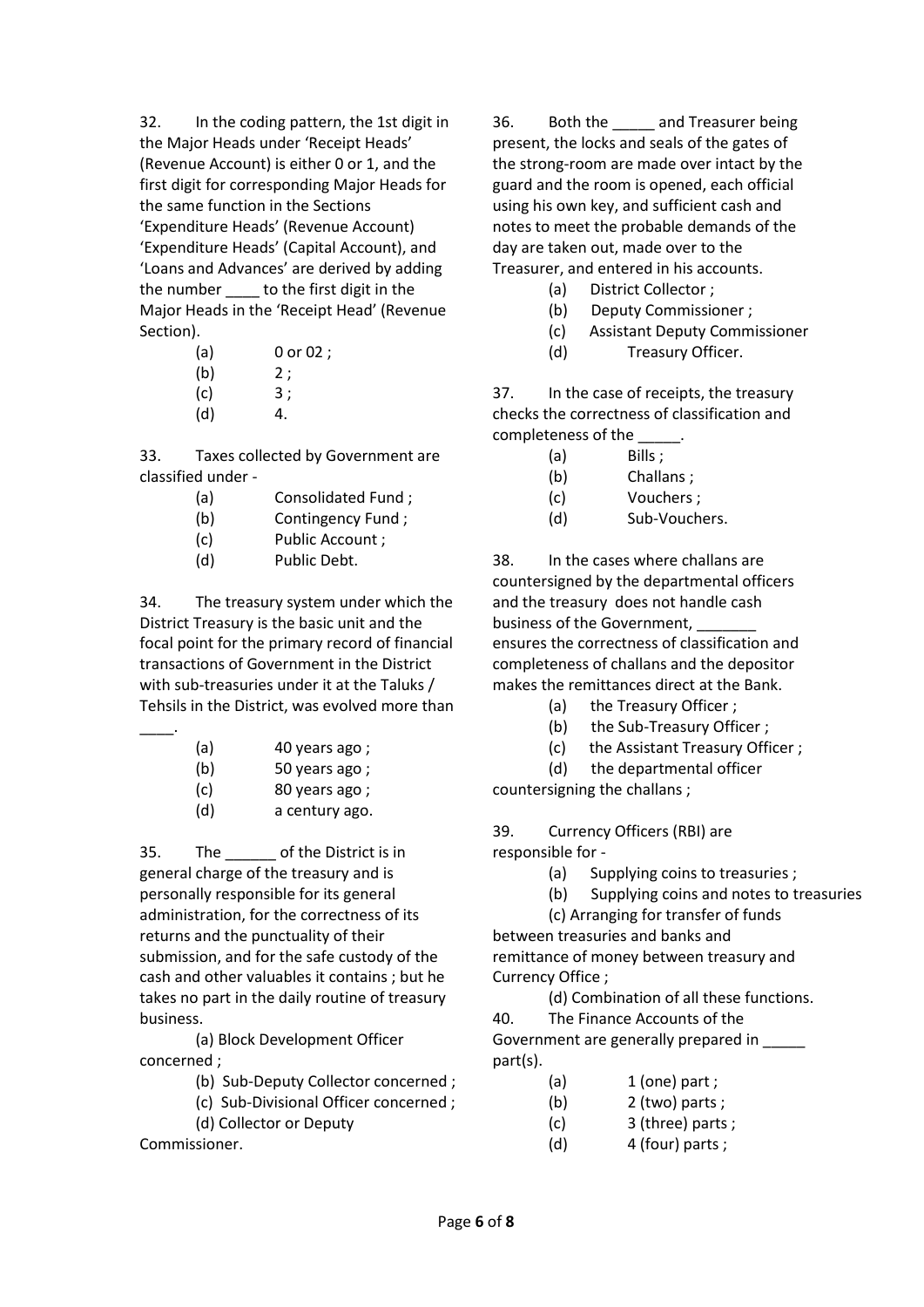41. The Constitution provides to constitute a Finance Commission at intervals  $of -$ 

- (a) 5 (five) years ;
- (b) 10 (ten) years ;
- (c) 15 (fifteen) years '
- (d) 20 (twenty) years.

42. In the case of payment, claims are presented in the prescribed form at the treasury by the departmental drawing offices or by the public or pensioners. The bills presented by the public are countersigned by

- \_\_\_\_\_\_\_. (a) Village Chowkidar ;
	- (b) Member of Panchayat ;
	- (c) Municipal Councillor ;
	- (d) Departmental Officer.

43. In the case of non-banking treasuries, the treasury also performs the function of

- (a) Checking the bills ;
- (b) Checking the vouchers ;
- (c) Checking the sub-vouchers ;
- (d) Making the cash payments.

44. The Accountant's balance includes the balances of the sub-treasuries and also the remittances in transit between the treasuries in the district, which have to be deducted before agreement can be effected with the

- (a) Treasury Officer's balance ;
- (b) Sub-Treasury Officer's balance ;
- (c) Assistant Treasury Officer's

balance ;

\_\_\_\_\_.

(d) Treasurer's balance.

45. The Treasury Officer then verifies the cash, etc., in the hands of the Treasurer as shown in his balance and together with the Treasurer, locks it up under double lock in the strong-room which is then left for the night in-charge of the

- (a) Supervisor ;
- (b) Watchman ;
- (c) Chowkidar ;
- (d) Guard.

46. The working of the treasury proceeds in this from day-to-day and the monthly process is completed by the cash (coin and notes) present in the district treasury on the last day of the month being verified by the

himself or, if he is absent from headquarters or is otherwise unable to perform the duty, by a responsible assistant, the cash in each sub-treasury being similarly verified by the local officer-in-charge. An actual cash balance report for the whole district is then drawn up with which the account balance is compared.

- (a) Accountant ;
- (b) Treasurer ;
- (c) District Treasury Officer ;
- (d) Collector.

47. The point has now been reached for the despatch of the monthly returns to the Accountant General. These monthly returns which in the case of treasuries are separate for transactions of the State and for those of the Union, consist of (i) schedules of payment in two parts, the first relating to the payment made from the first to the 10th of the month and the second part to those made during the rest of the month ; (ii) schedule of receipts ; (iii) a list of payments ; and (iv) a cash account. These are written up daily in the treasury from the **Cash Book and the** registers subsidiary thereto, and the vouchers are day by day numbered, arranged and put away under lock and key.

- (a) Treasurer's ;
- (b) Accountant's ;
- (c) Sub-Treasury Officer's ;
- (d) Treasury Officer's .